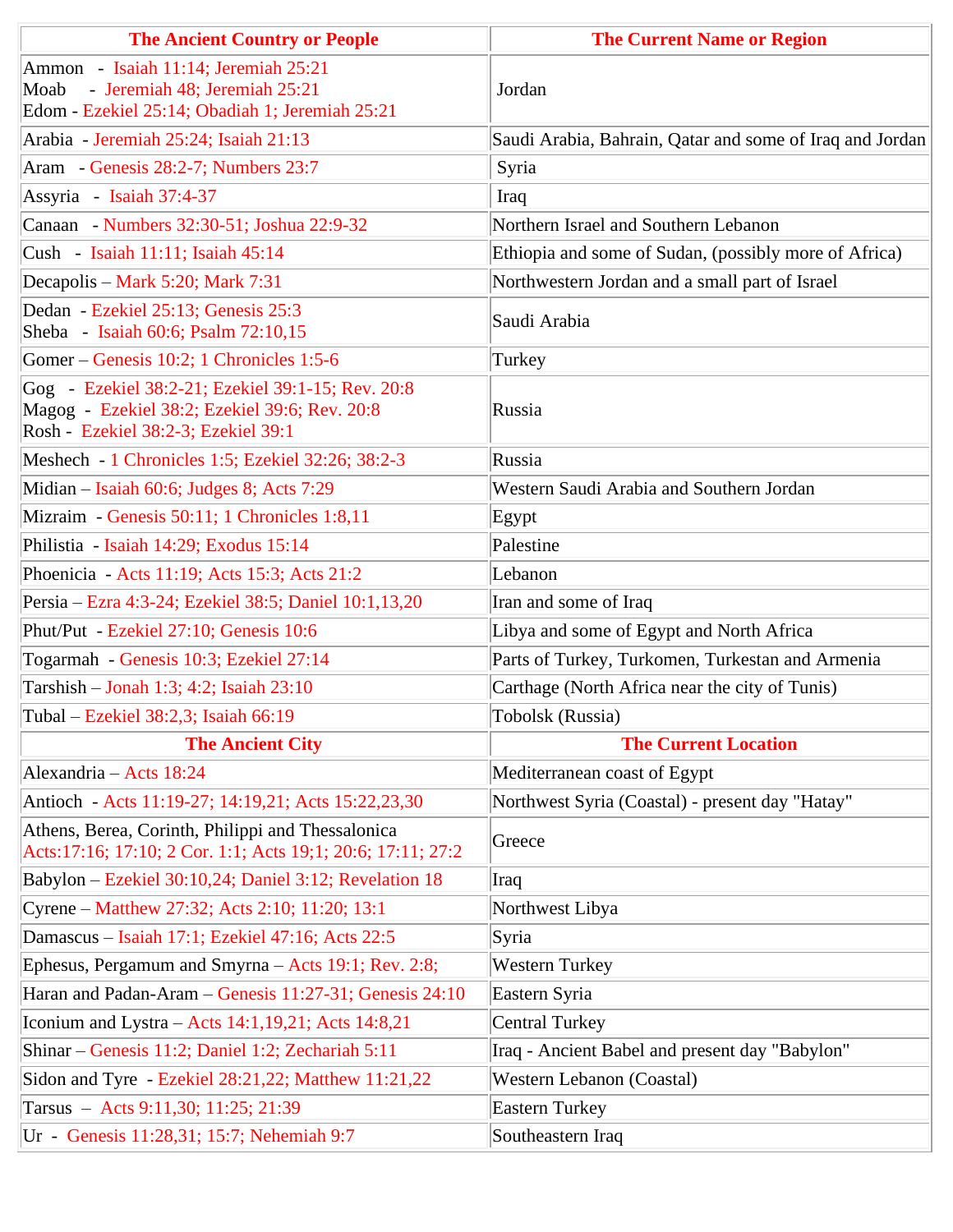The 4 Horns of Daniel 8 are kingdoms, using their geographic and political modern place-names, they are…

- 1. Greece
- 2. Turkey
- 3. Syria
- 4. Egypt

 Therefore, the 7 Heads of the Revelation 17 beast, being essentially a mirror image of the 7 Heads of the Daniel 7 beasts, are to be identified as follows:

- 1. Babylon- the "lion"
- 2. Persia- the "bear"
- 3. Greece- the "4-Headed leopard"
- 4. Turkey
- 5. Syria (Assyria)
- 6. Egypt
- 7. Rome  $-$  10 Horns

. Represented among these 10 Horns are the 7 Heads, or Mountain-Kingdoms (reckoning the Roman Head as represented in the western leg nations) which join into a single union of nations to form the beast of Revelation:

#### Daniel 8:19-22

- 1. Britain
- 2. France
- 3. Spain
- 4. Italy
- 5. Greece
- 6. Turkey
- 7. Syria
- 8. Egypt
- 9. Iraq
- 10. Iran

The political and geographic landscape looks very familiar today for anyone who has studied these prophecies- He is the God who "removes kings and establishes kings..." Daniel 2:21

In Daniel and Revelation there is a symbolic beast described as having 10 horns, or 7 heads and 10 horns, which may or may not be wearing crowns, no two descriptions being identical. Here are the verses:

Dan 7:7 After this I saw in the night visions, and behold a fourth beast, dreadful and terrible, and strong exceedingly; and it had great iron teeth: it devoured and brake in pieces, and stamped the residue with the feet of it: and it was diverse from all the beasts that were before it; and it had ten horns.

Rev 12:3 And there appeared another wonder in heaven; and behold a great red dragon, having seven heads and ten horns, and seven crowns upon his heads.

Rev 13:1 And I stood upon the sand of the sea, and saw a beast rise up out of the sea, having seven heads and ten horns, and upon his horns ten crowns, and upon his heads the name of blasphemy.

Rev 17:3 So he carried me away in the spirit into the wilderness: and I saw a woman sit upon a scarlet coloured beast, full of names of blasphemy, having seven heads and ten horns.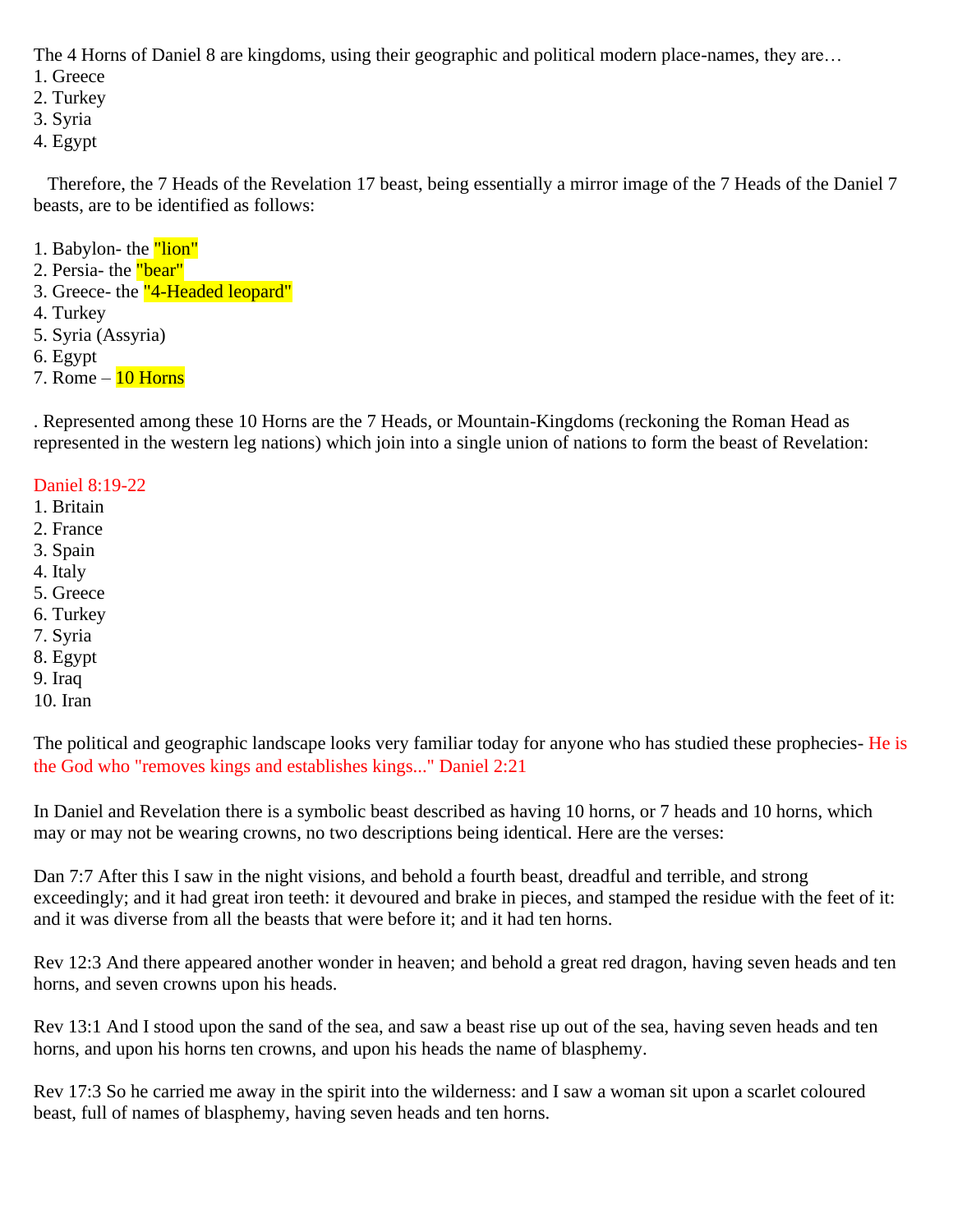# **DANIEL 7**

We are told what the 4 beasts in Daniel's vision are:

Dan 7:17 These great beasts, which are four, are four kings, which shall arise out of the earth.

*The first beast,* the Lion, corresponds to the head of gold in Daniel 2, and is the empire of Babylon.

*The second beast*, the Bear, corresponds to the chest of silver in Daniel 2, and the Ram in Daniel 8, and is the empire of Medo-Persia.

*The third beast,* the Leopard, corresponds to the belly of brass in Daniel 2, and the He-Goat in Daniel 8, is the empire of Greece.

*The fourth beast,* terrible and strong, corresponds to the legs of iron in Daniel 2, the empire of pagan Rome. This fourth beast is described as having 10 horns, which corresponds to the ten toes in Daniel 2, and this symbol is defined for us:

Dan 7:24 And the ten horns out of this kingdom are ten kings that shall arise:

**What do crowns mean when they are present? The key is that crowns on horns or heads indicate that the kings/kingdoms represented** *are in the past* **with respect to the timeframe of the vision, their reigns having been fully completed. In the case of Daniel 7, the timeframe of the vision is during the existence of Babylon, meaning the second through the fourth beasts/kingdoms, and the 10 horns, were still in the future, so there are no crowns on the 10 horns of Daniel 7.**

### **The Land of Promise**

From the very first book of the Bible the Middle East has been at the forefront of God's plan for mankind. More than 3,000 years ago, God called Abraham to leave his home in Ur of the Chaldees, to wander in Palestine as a nomad (to the land of Canaan) Genesis 12:4-9. Abraham obeyed because he believed and trusted God. He was to become the father of both Jewish and Arab nations.

God made promises to Abraham which were at the very heart of the Christian Gospel. The Apostle Paul says in Galatians 3:8 that God *"preached before the gospel unto Abraham"***!** Those promises were about the nation of Israel, the land of Palestine and about one descendant in particular. God would give the land of Palestine to Abraham as an everlasting possession. The promise is contained in the words: *"all the land which you see I give to you and your descendants forever"* (Genesis 13:15). This promise is yet to be fulfilled. Abraham is dead and buried. **How could he inherit the land** *"forever"***?**

It is at this point that we have to realize that the fulfillment of the promises rests upon the work of the Lord Jesus Christ. Jesus, though Son of God, was also the descendant of Abraham through Mary his mother. He was the promised "seed", or descendant, of whom God spoke to Abraham. It was the work of the Lord Jesus Christ to make possible the blessing of the forgiveness of sins by which men and women may have everlasting life.

The New Testament sets Abraham before us as the great example of how to please God-by believing what God has promised. Through Jesus Christ those same promises are today open to all people who share the faith of Abraham, whether they be Jews or Gentiles:

*"So then they which be of faith are blessed with faithful Abraham."* (Galatians 3:9) *"And if ye be Christ's, then are ye Abraham's seed, and heirs according to the promise."* (Galatians 3:29)

### **Bible Prophecies of the Last Days!**

Once we have grasped that Israel is at the center of God's dealings with mankind we have the key to understanding the direction of world affairs today. Through the prophecies of Scripture we can discern a clear pattern in current events. Here are some of those important prophecies: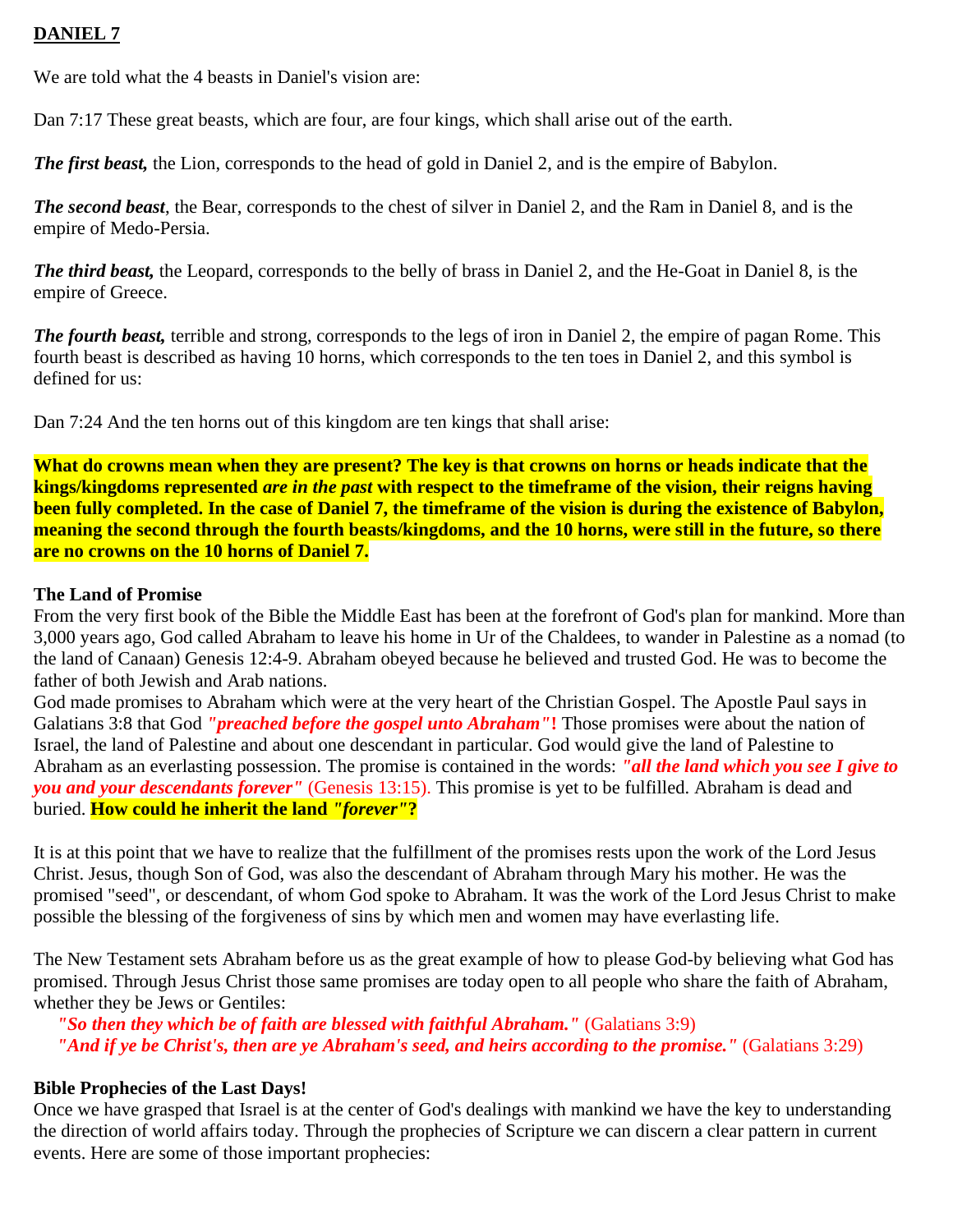**Preparing the way for Armageddon:** The important event in the Middle East which paved the way for the reestablishment of the State of Israel was the demise of the Turkish Empire. In a remarkable Bible prophecy in Revelation 16, reference is made to the drying up of the river Euphrates. The purpose of this was to make way for the events which will draw all nations into the Middle East arena. The result is described as the battle of Armageddon.

### *"And the sixth angel poured out his vial upon the great river Euphrates; and the water thereof was dried up, that the way of the kings of the east might be prepared to gather them to the battle of that great day of God Almighty."* (Revelation16:12-14)

Working on the basis that political powers in Scripture are frequently referred to by the river which ran through their territory, Scholars interpreted the drying up of the river Euphrates as the shrinking of the then powerful Turkish Empire. They anticipated that this would be followed by the return of the Jews to the land of Palestine and eventually the return of the Lord Jesus to the earth.

### **Two Different Wars**

Many have confused the events of the War of Gog & Magog with a preceding war describe in Psalm, Ezekiel, Obadiah, Jeremiah, Isaiah, and Zephaniah. Keep in mind that it is God and God alone who destroys the Russian/Iranian coalition. However, in this war [*the Psalm 83 War*], it is the Israeli army who blessed by God destroys a different Arab coalition.

[Ezekiel 25:13-14](http://www.biblegateway.com/passage/?search=Ezekial%2025:13-14&version=NIV) Therefore this is what the Sovereign LORD says: I will stretch out my hand against Edom and kill its men and their animals. I will lay it waste, and from Teman to Dedan [Saudi Arabia] they will fall by the sword. I will take vengeance on Edom by the hand of my people Israel and they will deal with Edom in accordance with my anger and my wrath; they will know my vengeance, declares the Sovereign LORD.

We must also look at the prerequisites for War of Gog & Magog:

1) Israel must be reestablished as a sovereign Jewish Nation.

2) Living securely "without walls" [Military secure].

3) Be living at peace in the Middle East.

4) One of, if not the richest nations on earth.

[Ezekiel 38:10-12 t](http://www.biblegateway.com/passage/?search=Ezekiel38:10-12&version=NIV)ells us that at the time of the advancing Russian-Iranian led coalition, Israel will be "a people, who dwell safely, all of them dwelling without walls." Israel will be a nation at peace in the Middle East. Here are the two different coalitions:

### **Psalm 83 Coalition:**

Tents of Edom = [decedents of Esau] Palestinian Refugees and Southern Jordanians

Ishmaelites = Saudi Arabians

Moab = Palestinian Refugees and Central Jordanians

 $Hagrites = Egyptians$ 

Gebal = Northern Lebanese

Ammon = Palestinian Refugees and Northern Jordanians

Amalek = Arabs South of Israel

Philista = Palestinian Refugees and Hamas of Gaza Strip

Inhabitants of Tyre = Hezbollah and Southern Lebanese

Assyria = Syrians and perhaps Northern Iraqis included

Children of  $Lot = Moab$  and Ammon